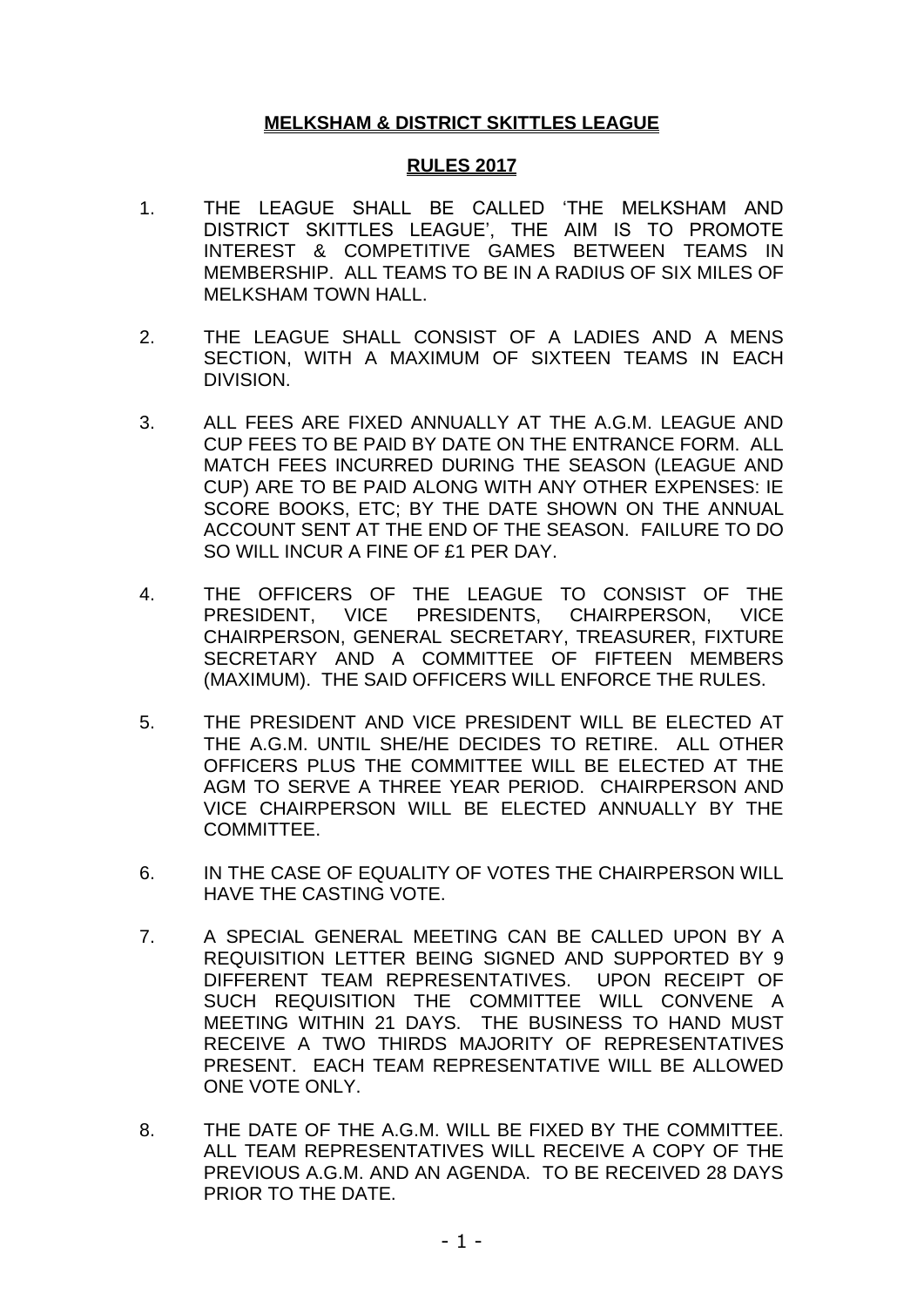- 9. LADIES AND GENTLEMEN WILL VOTE SEPERATELY ON ISSUES RELATING TO THEIR RESPECTIVE LEAGUE. ALL ITEMS REGARDING THE FEES ETC WILL REMAIN A JOINT VOTE.
- 10. ALL MATCHES MUST BE PLAYED ON ALLEYS APPROVED BY THE COMMITTEE AND IT IS THE CLUBS RESPONSIBLE FOR PROVIDING THE FOLLOWING:- BALL SIZES ARE 4¼" MINIMUM TO 4¾" MAXIMUM. ALL PINS MUST BE OF EQUAL SIZE, PINS MUST BE MARKED AS FOLLOWS, FRONT PIN WITH A WHITE 2" BAND AROUND THE CENTRE AND 1" BAND AROUND THE TOP AND BOTTOM. THE FRONT QUARTER PINS TO BE MARKED WITH A 1" BAND AROUND THE TOP AND BOTTOM. ALL ALLEYS MUST BE SIX FOOT WIDE AND A MINIMUM LENGTH OF 29 FEET. FROM THE BASE LINE TO CENTRE OF FRONT PIN THE BASE LINE TO BE MARKED WITH A 2" WHITE LINE THE WIDTH OF THE ALLEY. THE WHITE DIAMOND SHOULD BE PAINTED 4 FEET 4" FROM FRONT TO BACK AND SIDE TO SIDE WITH SPOTS FOR THE PINS. (ALL PINS THAT STAND AND FALL OUTSIDE THE WHITE DIAMOND ARE DEAD. PINS TO BE 4FT FROM CENTRE OF FRONT PIN TO CENTRE OF BACK PIN, ALSO THE SAME LEFT TO RIGHT)
- 11. **MENS SECTION** A PLAYER HAS TO HAVE BOTH FEET BEHIND THE BALL LINE WHEN THROWING THE BALL. IF A BALL HITS THE SIDE RUNNER ALL PINS THAT ARE HIT WILL BE REPLACED. IF A PIN SHOULD FALL ON THE WHITE DIAMOND AND BY SOME FREAK CHANCE STANDS AGAIN, THIS PIN WILL BE REMOVED AND COUNTED.

**LADIES SECTION** – A PLAYER HAS TO HAVE BOTH FEET BEHIND THE BALL LINE WHEN THROWING THE BALL. ALL BALLS TO BE THROWN FROM BEHIND THE BALL LINE. IF A BALL HITS THE SIDE RUNNER, ALL PINS THAT ARE HIT WILL BE REPLACED. IF A PIN SHOULD FALL ON THE WHITE DIAMOND AND BY SOME FREAK CHANCE STANDS AGAIN, THIS PIN WILL BE REMOVED AND COUNTED.

- 12. BOTH FEET OF THE PLAYER MUST BE WITHIN THE WIDTH OF THE ALLEY DURING THE RUN UP AND THROW.
- 13. SUBSTITUTES DURING THE GAME WILL NOT BE ALLOWED.
- 14. **LADIES SECTION** EACH TEAM TO CONSIST OF 8 PLAYERS AND PLAYED OVER 5 LEGS AS CURRENTLY STATED. TEAMS ARE ALLOWED TO PLAY ONE A.N.OTHER IN EACH LEG. A.N.OTHER WILL BE THE LOWEST SCORER WITHIN THAT LEG AND WILL THROW AGAIN IN THE POSITION OF NUMBER 8 ON THE BOARD AT THE END OF EACH LEG. IF THE LOWEST SCORER WITHIN THAT LEG HAS THROWN OFF AND LEFT THE ALLEY THEN THE SECOND LOWEST WILL PLAY IN THAT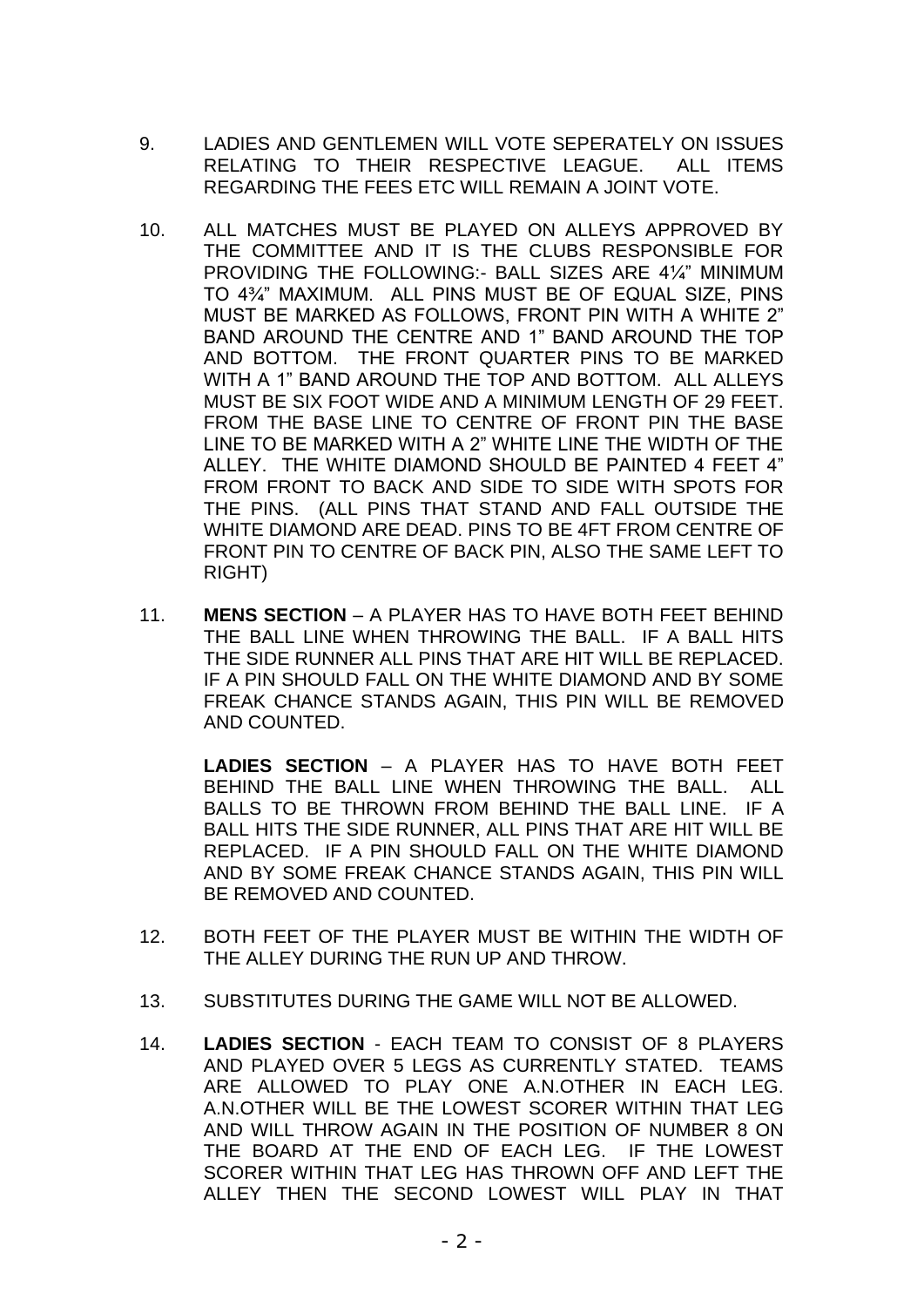POSITION.

EACH TEAM WILL PLAY HOME AND AWAY IN THEIR DIVISION. PLAYERS SHOULD ATTEND BY 8 PM AND COMMENCE NOT LATER THAN 8.15 PM. LADIES PLAY 5 LEGS WITH 1 POINT FOR EACH LEG PLUS 2 POINTS FOR THE AGGREGATE

**MENS SECTION** – EACH TEAM TO CONSIST OF 12 PLAYERS AND PLAYED OVER 4 LEGS AS CURRENTLY STATED. TEAMS ARE ALLOWED TO PLAY UP TO TWO A.N.OTHERS IN EACH LEG. IF A TEAM PLAYS ONE A.N.OTHER HE WILL BE THE LOWEST SCORER IN THAT LEG AND WILL THROW IN POSITION 12 AT THE END OF EACH LEG. IF A TEAM PLAYS TWO A.N.OTHERS, THEY WILL BE THE FIRST AND SECOND LOWEST SCORES AND PLAY IN POSITION 11 AND 12 AT THE END OF EACH LEG. IF A TEAM HAS A PLAYER WHO HAS THROWN OFF AND HAS LEFT THE ALLEY HIS SCORE WILL NOT COUNT AS A LOWEST SCORE SO YOU MOVE TO THE NEXT LOWEST.

EACH TEAM WILL PLAY HOME AND AWAY IN THEIR DIVISION. PLAYERS SHOULD ATTEND BY 8.15 PM AND COMMENCE NOT LATER THAN 8.30 PM. THE MEN PLAY 4 LEGS WITH 1 POINT FOR EACH LEG PLUS 3 POINTS FOR THE AGGREGATE.

ALL PLAYERS ARRIVING AFTER THE END OF THE SECOND LEG CAN ONLY PLAY THE REMAINING LEGS, IF A PLAYER ARRIVES ON THE ALLEY BEFORE THE END OF THE 2<sup>ND</sup> LEG THEY MAY PLAY ALL THE LEGS.

ANY TEAM PLAYING THE GAME WITH LESS THAN THE REQUIRED NUMBER OF PLAYERS WILL INCUR A FINE OF £1.00 PER PLAYER SHORT WHICH WILL BE ADDED TO THE END OF SEASON BILL.

- 15. LEAGUE MATCHES, HOME TEAMS TO BE RESPONSIBLE FOR STICKERS UP. ALL MATCHES WHERE THE STICKER UP IS PROVIDED BY THE COMMITTEE THE MINIMUM AGE WILL **THIRTFFN**
- 16. ALL TEAMS MUST REGISTER ON THE FORMS PROVIDED AND PLAYERS SIGN IN THEIR OWN HANDWRITING FOR THE TEAM THEY WISH TO PLAY FOR. NO PLAYER CAN SIGN FOR MORE THAN ONE TEAM. ALL REGISTRATIONS FORMS TO BE RETURNED TO THE FIXTURE SECRETARY BEFORE THE SEASON COMMENCES. ANY TEAM WISHING TO REGISTER PLAYERS AFTER THE START OF THE SEASON MAY DO SO ON THE FORMS PROVIDED AND THIS MUST BE FORWARED TO THE FIXTURE SECRETARY AS SOON AS POSSIBLE.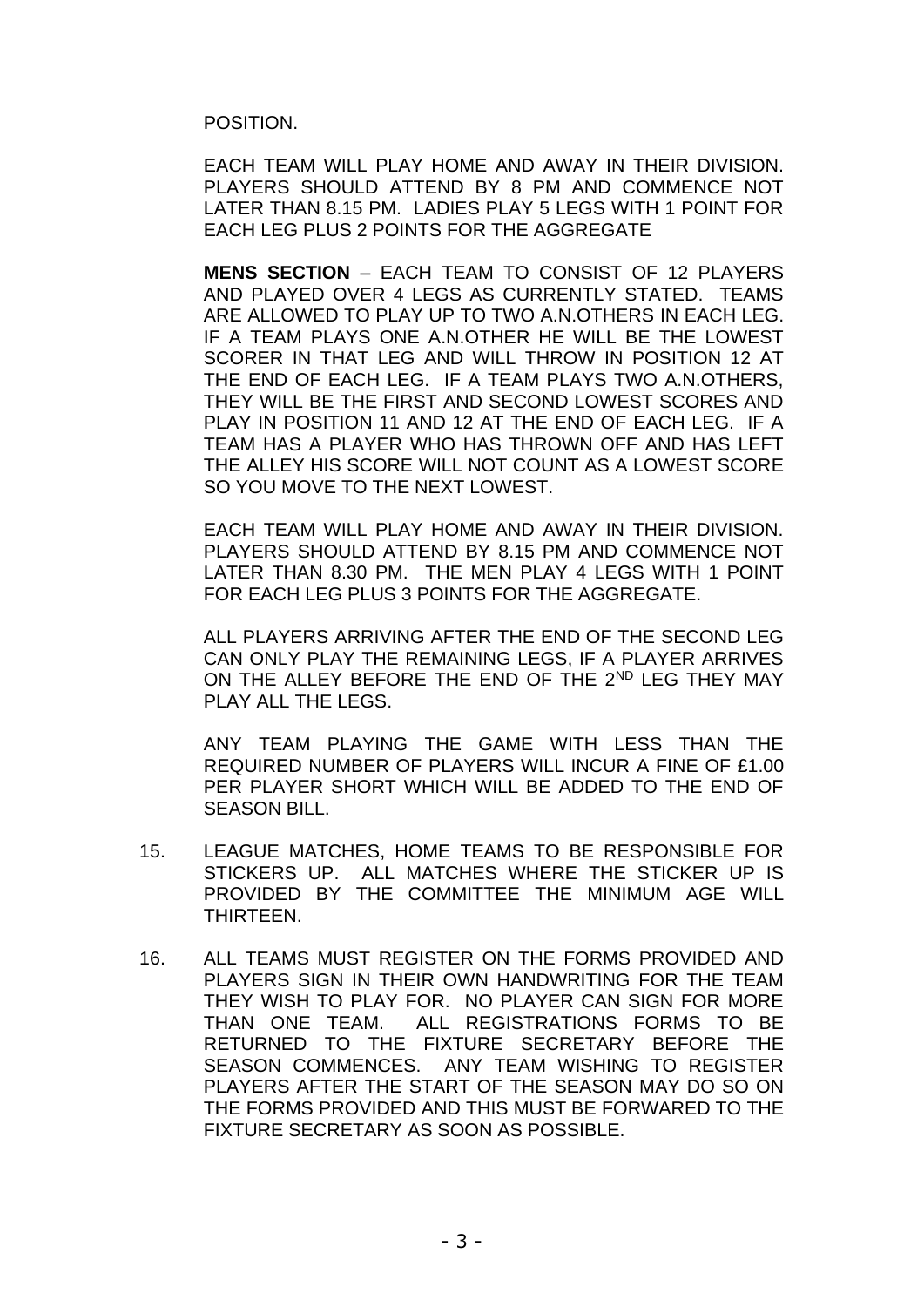- 17. ALL LEAGUE GAMES SHOULD BE PLAYED BY THE LAST LEAGUE FIXTURE DATE OF THE SEASON WHERE POSSIBLE OR WITHIN TWO WEEKS. TEAMS FAILING TO COMPLY WITH THIS WILL FORFEIT THE GAME(S) EXCEPT IN EXCEPTIONAL CIRCUMSTANCES.
- 18. PLAYERS REQUESTING A TRANSFER MUST OBTAIN THE SIGNATURE OF THE 2 CAPTAINS CONCERNED AND APPLY IN WRITING TO THE FIXTURE SECRETARY; WHEN APPROVED BY THE COMMITTEE THEY CAN THEN REGISTER FOR THEIR NEW TEAM. NO TRANSFERS WILL BE ALLOWED AFTER THE COMPLETION OF THE FIRST HALF OF THE SEASON.
- 19. POSTPONED GAMES SHOULD BE PLAYED BY THE END OF THE SEASON. IT IS ALSO THE RESPONSIBILITY OF THE CAPTAIN WHO CANCELS TO NOTIFY THE FIXTURES SECRETARY. ANY TEAM FAILING TO TURN UP ON SPECIFIED DATES WILL BE LIABLE FOR THE EXPENSES INCURRED BY THE OPPONENTS.
- 20. RESULT SHEETS MUST BE SIGNED BY BOTH TEAMS. THE TIME OF COMMENCEMENT MUST BE STATED, THE HOME TEAM TO SEND LEAGUE AND CUP SHEETS TO THE FIXTURES SECRETARY. A FINE OF £1.00 WILL BE INCURRED FOR LATENESS IF NOT RECEIVED BY THE NEXT MATCH.
- 21. IF A TEAM PLAYS AN INELIGIBLE PLAYER THEIR SCORE FOR EACH LEG PLAYED WILL BE DEDUCTED AND A FINE INCURRED AS PLAYING WITH A PLAYER SHORT. THE OFFENDING TEAM WILL HAVE TO PAY ANY EXPENSES THAT HAVE BEEN INCURRED. ANY FURTHER DISPUTE OR PROTEST WITH THIS RULE WILL BE DEALT WITH BY THE COMMITTEE WHOSE DECISION WILL BE FINAL
- 22. TEAMS WISHING TO RESIGN FROM THE LEAGUE MUST DO SO IN WRITING TO THE FIXTURE SECRETARY ONE MONTH BEFORE THE A.G.M. TEAMS THAT RESIGN AFTER THE A.G.M. WILL INCUR A FINE OF £10.00

IF ANY TEAM RESIGNS DURING THE SEASON, THEN ALL POINTS GAINED BY OTHER TEAMS WILL BE DEDUCTED.

23. APPLICATIONS BY NEW TEAMS TO JOIN THE LEAGUE MUST BE MADE IN WRITING TO THE FIXTURE SECRETARY BEFORE THE A.G.M.

TEAMS ALREADY ELECTED TO THE LEAGUE SHALL BE DEEMED AS MEMBERS UNLESS THEY HAVE RESIGNED OR HAVE NOT PAID THEIR FINES OR OTHER PAYMENTS BY THE DUE DATE OR FAILED TO COMPLETE FIXTURES.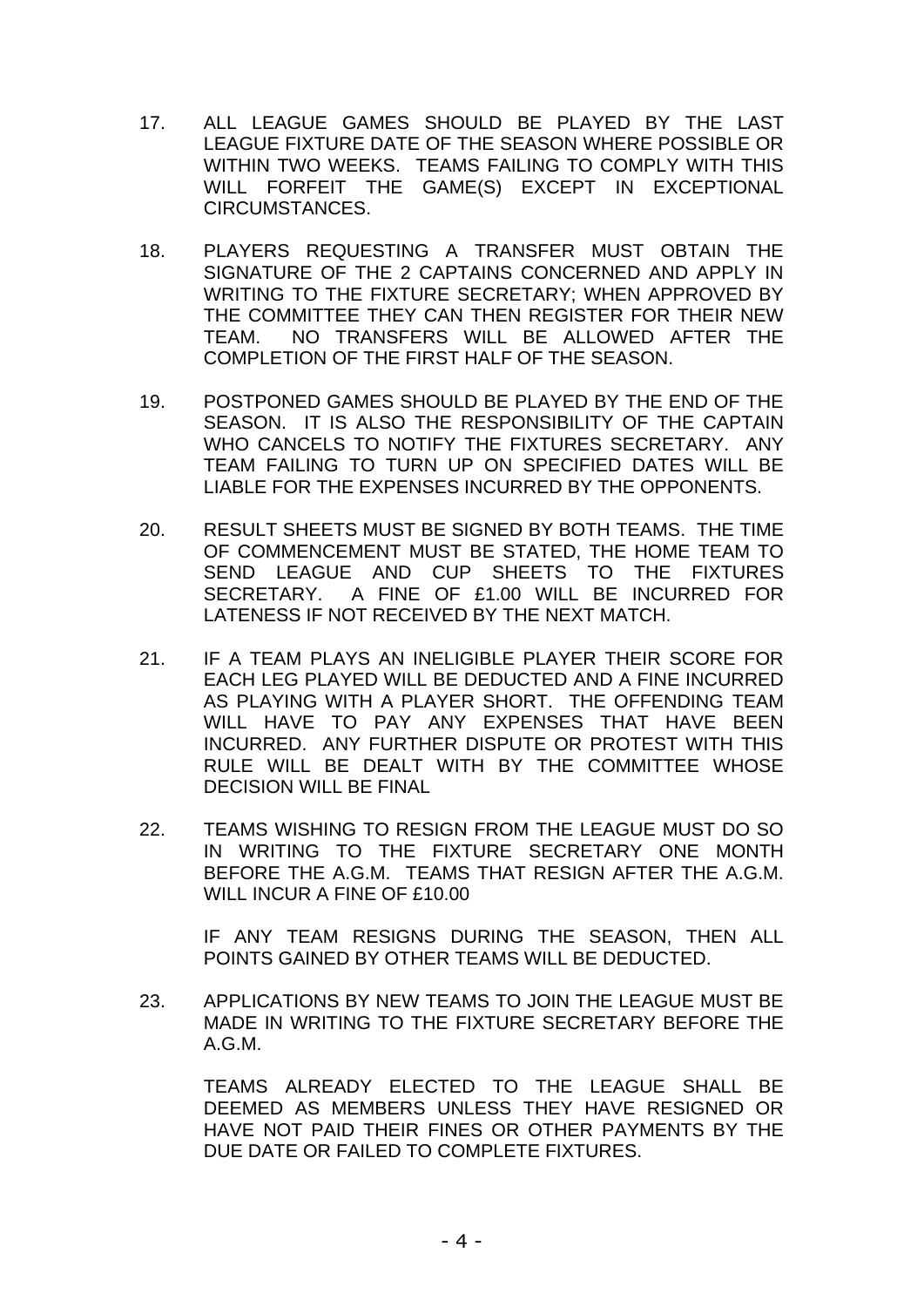- 24. MONTHLY NEWS SHEETS WILL BE SENT EACH MONTH AND A FIXED CHARGE WILL BE MADE TO COVER THE COST.
- 25. ALL TROPHIES WILL BE HELD FOR ONE YEAR, THE WINNERS ARE EXPECTED TO KEEP THESE TROPHIES IN A REASONABLE CONDITION, ESPECIALLY WHEN RETURNING TO THE FIXTURE SECRETARY AT THE END OF THE SEASON.
- 26. IN THE MENS SECTIONS PREMIER AND DIVISION ONE, FRONT PIN FIRST RULES WILL APPLY.
- 27. PROMOTION AND RELEGATION WILL BE TWO UP AND TWO DOWN UNLESS THE COMMITTEE WISHES TO LEVEL OUT THE DIVISIONS.
- 28. ANY AMENDMENTS / PROPOSALS / ADJUSTMENTS MADE AT THE A.G.M. WILL BE SENT TO TEAMS BEFORE THE START OF THE NEW SEASON.
- 29. TEAMS GAINING HONOURS IN THE LEAGUE AND CUP COMPETITIONS WILL BE ALLOCATED TWO EXTRA TROPHIES IF REQUESTED FREE OF CHARGE.
- 30. ALL PROPOSALS ETC; FOR THE A.G.M. MUST BE SENT IN WRITING TO THE FIXTURE SECRETARY SIX WEEKS PRIOR TO THE A.G.M.
- 31. TEAMS ARE EXPECTED TO SEND THEIR PLAYERS HIGHEST AVERAGE OR HIGHEST INDIVIDUAL SCORE TO THE FIXTURES SECRETARY 14 DAYS AFTER THE LAST LEAGUE GAME HAS BEEN PLAYED. PLAYERS MUST HAVE PLAYED IN 75% OF GAMES TO QUALIFY FOR THE AVERAGE BUT ANY NUMBER OF GAMES FOR THE HIGHEST SCORE.
- 32. EACH DIVISION OF LADIES AND MENS SECTIONS TO HAVE THEIR OWN AVERAGE CUP.
- 33. ANY TEAM NOT ATTENDING THE A.G.M. OR NOT SENDING THEIR APOLOGIES WILL INCUR A FINE OF £5.00 WHICH WILL BE ADDED TO THEIR FOLLOWING SEASONS BILL.

## **GENERAL CUP COMPETITION RULES**

- 1. COMPETITIONS ARE OPEN TO ALL TEAMS IN MEMBERSHIP TO THE LEAGUE AND ALL PLAYERS ARE REGISTERED PLAYERS.
- 2. TEAMS ENTERING MUST DO SO ON FORMS PROVIDED, THESE MUST BE RETURNED TO THE TREASURER BY THE STIPULATED DATE. ANY ENTRANCE FEES TO BE PAID AT TIME OF ENTERING.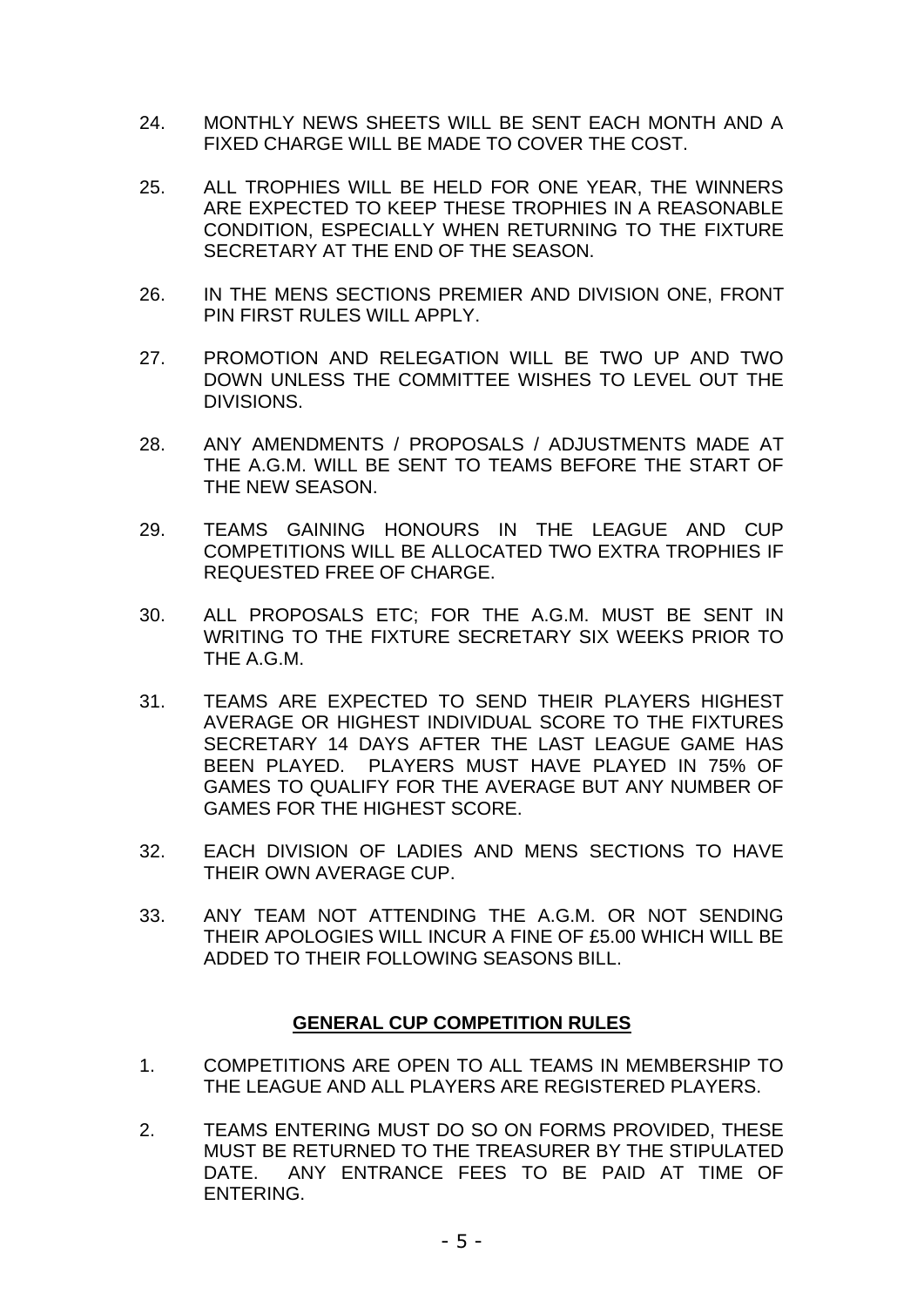- 3. ALL GAMES TO BE PLAYED ON A KNOCK OUT BASIS, THE HIGHEST NUMBER OF PINS WILL COUNT. IN THE EVENT OF A TIE AN EXTRA LEG / LEGS WILL BE PLAYED TO FIND THE WINNER.
- 4. **MENS SECTION** A PLAYER HAS TO HAVE BOTH FEET BEHIND THE BALL LINE WHEN THROWING THE BALL. IF A BALL HITS THE SIDE RUNNER ALL PINS THAT ARE HIT WILL BE REPLACED. IF A PIN SHOULD FALL ON THE WHITE DIAMOND AND BY SOME FREAK CHANCE STANDS AGAIN, THIS PIN WILL BE REMOVED AND COUNTED.

**LADIES SECTION** – A PLAYER HAS TO HAVE BOTH FEET BEHIND THE BALL LINE WHEN THROWING THE BALL. ALL BALLS TO BE THROWN FROM BEHIND THE BALL LINE. IF A BALL HITS THE SIDE RUNNER, ALL PINS THAT ARE HIT WILL BE REPLACED. IF A PIN SHOULD FALL ON THE WHITE DIAMOND AND BY SOME FREAK CHANCE STANDS AGAIN, THIS PIN WILL BE REMOVED AND COUNTED.

5. FIRST NAMED TEAM IS THE HOME TEAM WHO WILL GIVE OPPONENTS TWO SEPARATE DATES (DAYS & WEEKS); AWAY CAPTAINS MUST ACCEPT ONE OF THESE DATES. ALL GAMES TO BE PLAYED BY DATE STIPULATED. THE FIXTURE SECRETARY MUST BE INFORMED OF ANY GAMES THAT ARE NOT FIXED OR PLAYED BY THE STIPULATED DATE.

ELIMINATION FOR A BREACH OF RULES WILL REST WITH THE COMMITTEE. CUP SHEETS TO BE SENT TO THE FIXTURE SECRETARY.

6. ALLEYS FOR SEMI-FINAL / FINALS WILL BE SELECTED BY THE COMMITTEE. ALL WINNERS AND RUNNERS UP WILL RECEIVE A TROPHY OR PRIZE.

=======================

## **LADIES & MENS KNOCK OUT CUP**

ALL GAMES TO BE PLAYED AS ORDINARY SKITTLES LADIES 8 A-SIDE 5 LEGS MENS 12 A-SIDE 4 LEGS ALL OTHER CUP COMPETITIONS RULES APPLY.

#### **LADIES & MENS FRONT PIN FIRST CUP**

=======================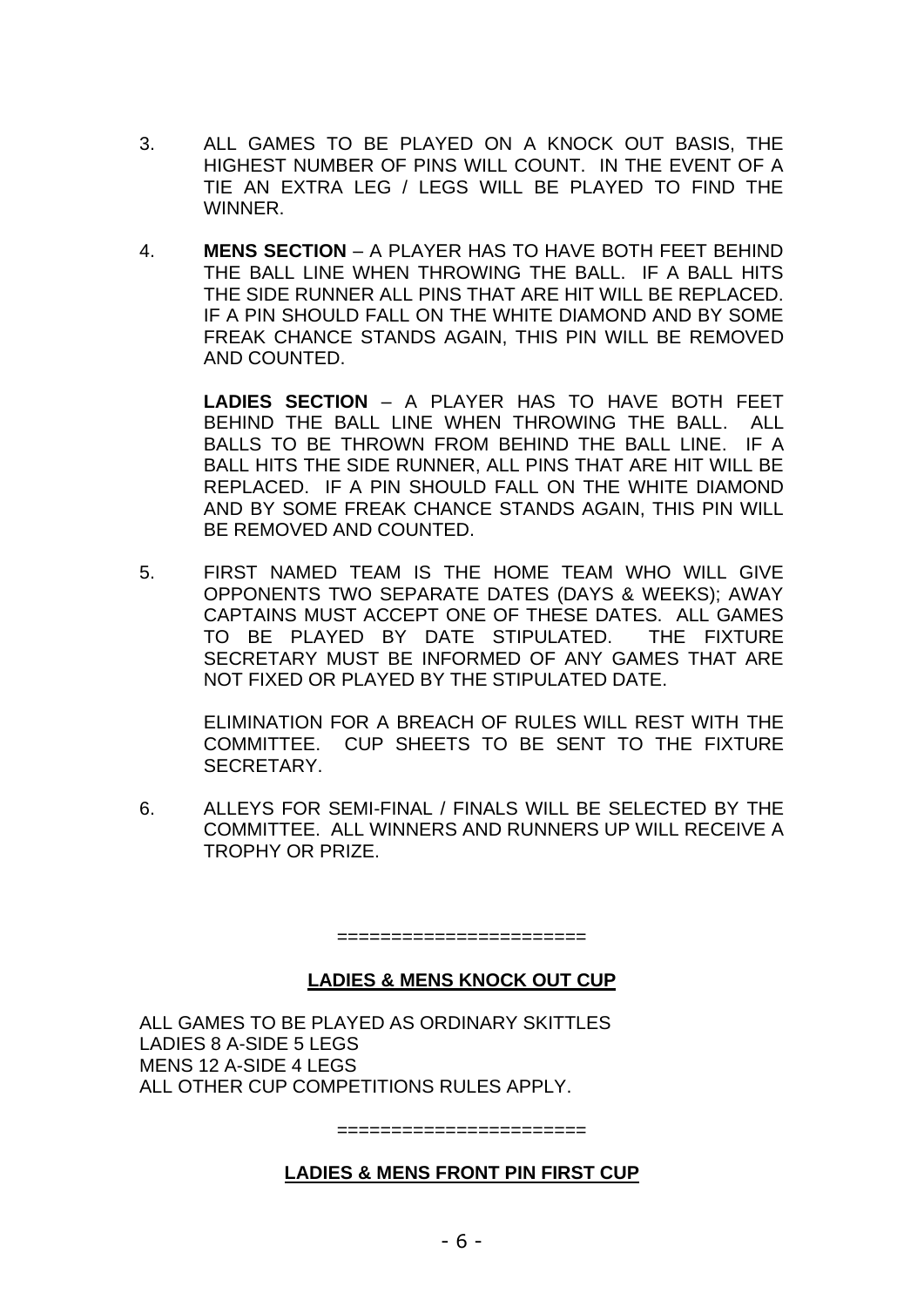THE FRONT PIN MUST BE HIT & FLOORED BEFORE OTHER PINS COUNT. IF THE FRONT PIN IS FLOORED AFTER THE BALL HAS STRUCK ANOTHER PIN THIS IS THE END OF THE LEG FOR THE SAID PI AYFR

IF THE FRONT PIN IS NOT FLOORED BUT OTHERS FALL, THESE ARE TO REMAIN DOWN AND SHOULD REMAIN DOWN IF A SPARE RESULTS FROM THE REMAINING PINS.

LADIES PLAY 8 A SIDE 5 LEGS, MEN PLAY 12 A SIDE 4 LEGS.

=======================

# **MENS ALEC BUTLER CUP – NOMINATION RULES**

THE PIN THAT THE PLAYER CLEARLY NOMINATES MUST BE HIT TO COUNT, SHOULD OTHER PINS FALL BEFORE BEING NOMINATED THESE MUST REMAIN DOWN AND NOT TO BE PUT UP IF A SPARE RESULTS FROM THOSE STANDING. ALL GAMES 8 A-SIDE 5 LEGS.

=======================

#### **MENS USHERS CUP – 12 A-SIDE NOMINATION**

ALL GAMES AS RULES ABOVE PLAYED OVER 4 LEGS

=======================

## **MENS HILLIER SINGLES -NOMINATION CUPS**

ALL GAMES PLAYED AS PER NOMINATION RULES TEAMS TO SUBMIT NAMES TO FIXTURE SECRETARY OF THOSE WHO WILL REPRESENT THE TEAM ON SPECIFIED DATES. ANY PLAYER MAY BE SUBSTITUTED UP TO AND INCLUDING ROUND ONE BY ANOTHER PLAYER FROM THE TEAM IN THE CASE OF SICKNESS ETC.

GAMES WILL BE 3 LEGS (SEMI-FINAL & FINAL WILL BE 5 LEGS) SET TIMETABLES WILL BE ISSUED FOR 1<sup>ST</sup> ROUND GAMES FAILURE TO ARRIVE ON TIME MAY RESULT IN ELIMINATION.

## **LADIES TROTMAN SINGLES**

ALL GAMES TO BE PLAYED AS ORDINARY SKITTLES ALL OTHER CUP COMPETITIONS RULES APPLY.

=====================